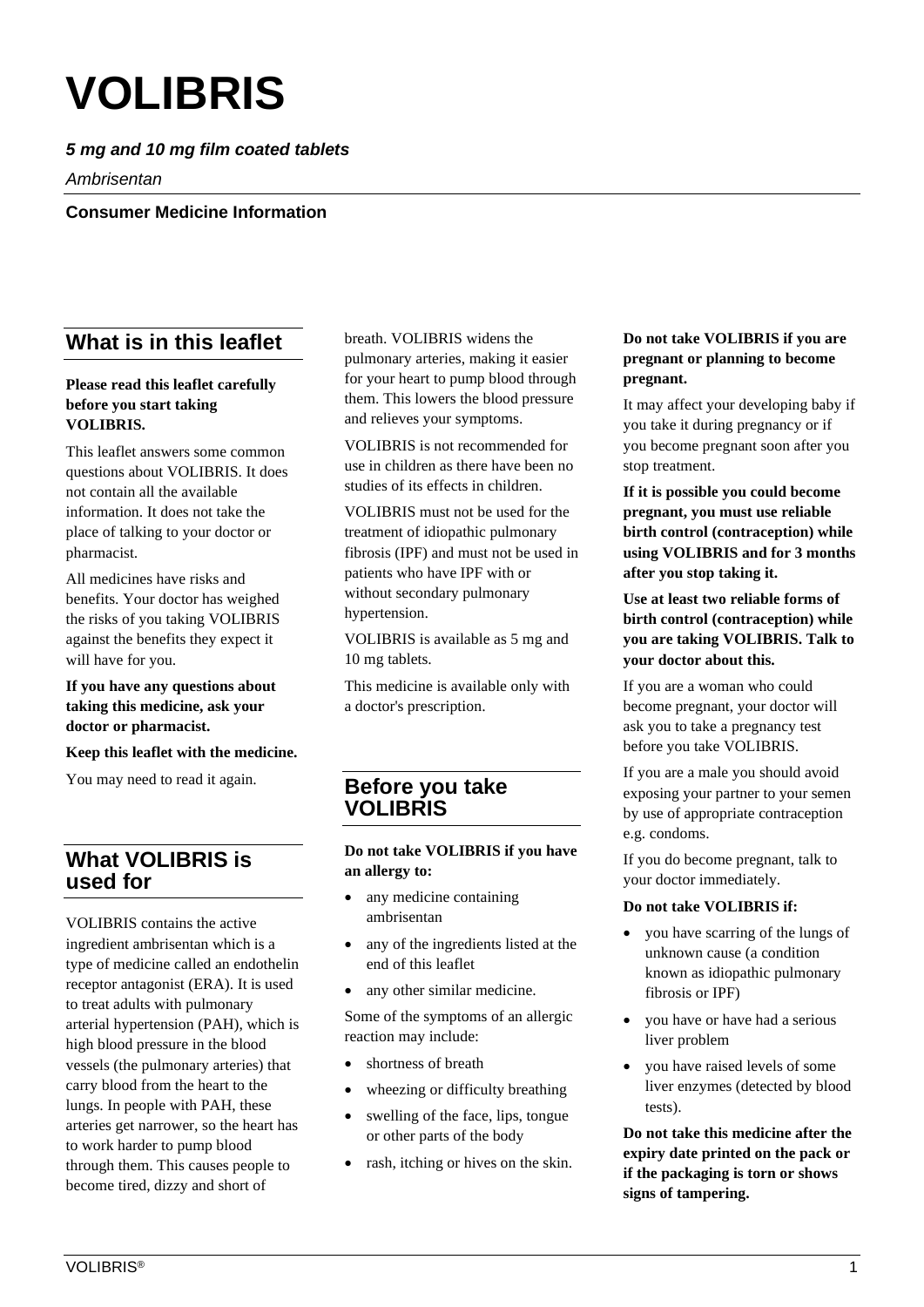If it has expired or is damaged, return it to your pharmacist for disposal.

**If you are not sure whether you should start taking this medicine, talk to your doctor.**

## *Before you start to take it*

**Tell your doctor if you have allergies to any other medicines, foods, preservatives or dyes.**

**Tell your doctor if you are breastfeeding or plan to breast feed.**

Your doctor can discuss with you the risks and benefits involved.

#### **Tell your doctor if you have or have had any of the following medical conditions:**

- liver disease
- heart disease called right heart failure
- a low number of red blood cells (anaemia)
- if you have swelling, especially of the ankles and feet (oedema)
- low blood pressure
- kidney problems.

If any of these applies to you, your doctor will decide if VOLIBRIS is suitable for you.

#### **Blood tests**

Your doctor will take blood tests to check:

- whether you have a reduced number of red blood cells (anaemia)
- that your liver is working properly.

These blood tests will be taken before you start taking VOLIBRIS and throughout your treatment with VOLIBRIS.

## *Taking other medicines*

**Tell your doctor or pharmacist if you are taking any other medicines, including any that you get without a prescription from your pharmacy, supermarket or health food shop.**

Some medicines and VOLIBRIS may interfere with each other. This includes:

- − cyclosporin A (a medicine taken if you have an organ transplant). If you take cyclosporin A, do not take more than one 5 mg tablet of VOLIBRIS, once a day
- − ketoconazole (medicine for fungal infection).

Your doctor and pharmacist have more information on medicines to be careful with or avoid while taking this medicine.

# **How to take VOLIBRIS**

## **Follow all directions given to you by your doctor or pharmacist carefully.**

They may differ from the information contained in this leaflet.

**If you do not understand the instructions, ask your doctor or pharmacist for help.**

## *How much to take*

### VOLIBRIS

The usual dose of VOLIBRIS is 5 mg, once a day. Your doctor may decide to increase your dose to 10 mg, once a day.

VOLIBRIS with Tadalafil

When used in combination with Tadalafil (another PAH medicine), VOLIBRIS is usually started at 5 mg daily, and should be increased to 10 mg once a day, if you can tolerate a higher dose.

If you take cyclosporin A, do not take more than one 5 mg tablet of VOLIBRIS, once a day.

## *How to take it*

Swallow the tablet whole, with a glass of water.

VOLIBRIS tablets should not be split, crushed or chewed.

You can take VOLIBRIS with or without food.

VOLIBRIS tablets are packaged in a special child resistant blister pack.

The diagrams below provide instructions on how best to remove the tablets from the packaging.

1. Tear along the perforated lines to separate one "pocket" from the blister strip.



2. Starting at the coloured corner, gently lift and peel back the outer layer over the pocket, exposing the foil beneath.



3. Push out the tablet through the exposed foil layer.



## *When to take it*

#### **Take your medicine at about the same time each day.**

Taking it at the same time each day will have the best effect. It will also help you remember when to take it.

It does not matter if you take this medicine before or after food.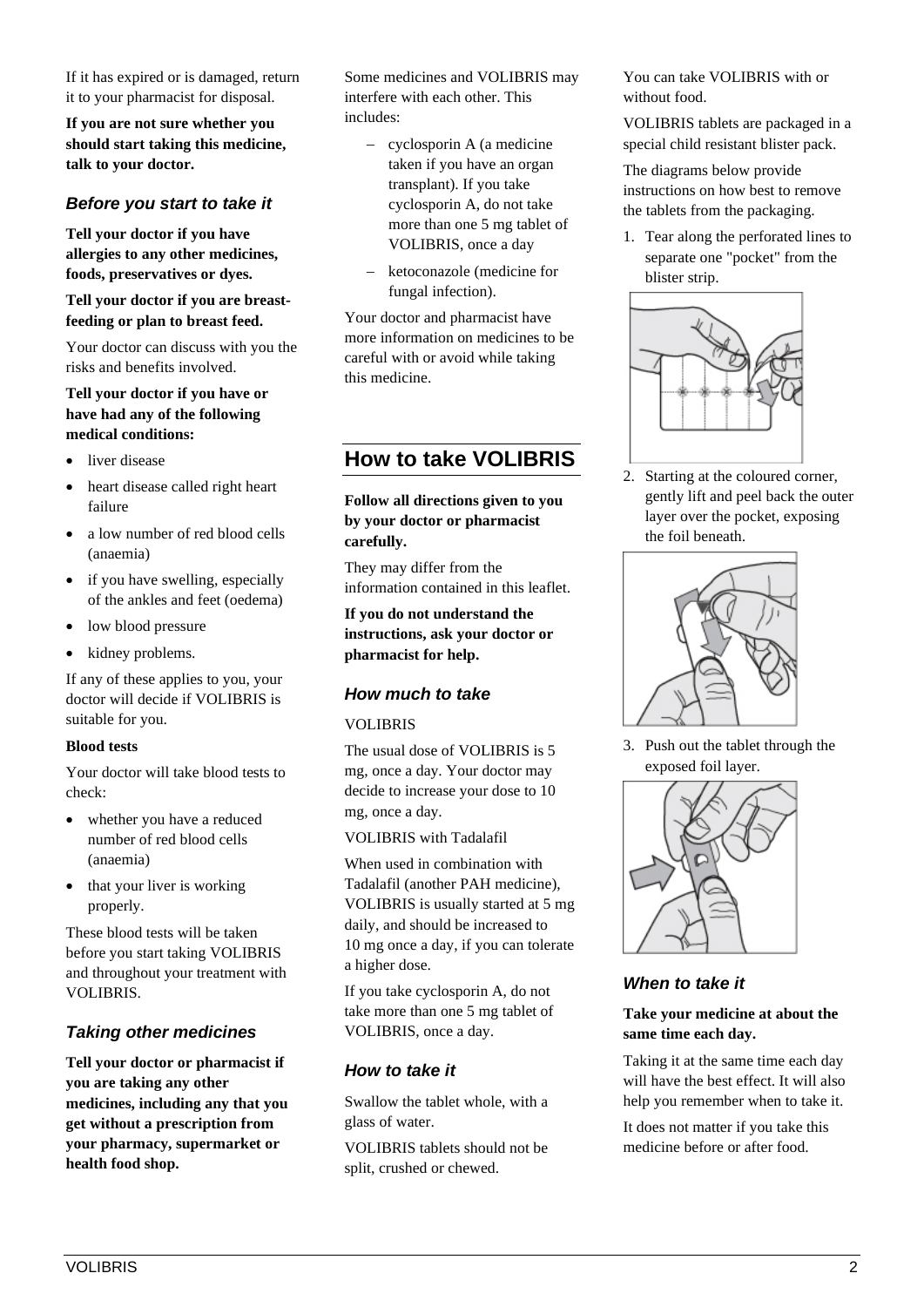## *How long to take it*

**Continue taking your medicine for as long as your doctor tells you.** 

This medicine helps to control your condition, but does not cure it. It is important to keep taking your medicine even if you feel well.

## *If you forget to take it*

**Take it as soon as you remember, and then go back to taking your medicine as you would normally.**

**Do not take a double dose to make up for the dose that you missed.**

This may increase the chance of you getting an unwanted side effect.

**If you are not sure what to do, ask your doctor or pharmacist.**

**If you have trouble remembering to take your medicine, ask your pharmacist for some hints.**

## *If you take too much VOLIBRIS*

**Immediately telephone your doctor or Poisons Information Centre (in Australia, telephone 131126) for advice, or go to Accident and Emergency at the nearest hospital, if you think that you or anyone else may have taken too much VOLIBRIS. Do this even if there are no signs of discomfort or poisoning.** 

You may need urgent medical attention.

# **While you are using VOLIBRIS**

## *Things you must do*

**If you are about to be started on any new medicine, remind your doctor and pharmacist that you are taking VOLIBRIS.**

**Tell any other doctors, dentists, and pharmacists who treat you that you are taking this medicine.** **You must use reliable birth control (contraception) while using VOLIBRIS and for 3 months after you stop taking it. Use at least two reliable forms of birth control (contraception).**

**If you become pregnant while taking this medicine, tell your doctor immediately.**

**If you are a male, you should avoid exposing your partner to your semen by use of appropriate contraception e.g. condoms.**

Keep all of your doctor's appointments so that your progress can be checked.

Your doctor will need to take regular blood tests while you are taking this medicine to ensure your liver function and red blood cell (anaemia) levels remain normal.

## *Things you must not do*

**Do not take VOLIBRIS to treat any other complaints unless your doctor tells you to.**

**Do not give your medicine to anyone else, even if they have the same condition as you.**

**Do not stop taking your medicine or lower the dosage without checking with your doctor.**

## *Things to be careful of*

It is not known whether VOLIBRIS affects your ability to drive or use machines. However, the symptoms of your condition can make you less fit to drive.

Do not drive or operate machines if you're feeling unwell.

VOLIBRIS contains the colouring agent Allura red AC Aluminium Lake (FD&C Red #40), which may cause allergic-type reactions.

Check with your doctor that VOLIBRIS is suitable for you.

# **Side effects**

**Tell your doctor or pharmacist as soon as possible if you do not feel well while you are taking VOLIBRIS.**

This medicine helps most people with pulmonary arterial hypertension, but it may have unwanted side effects in a few people. All medicines can have side effects. Sometimes they are serious, most of the time they are not. You may need medical attention if you get some of the side effects.

## **Do not be alarmed by the following lists of side effects. You may not experience any of them.**

## **Ask your doctor or pharmacist to answer any questions you may have.**

Very common side effects (could affect more than one in 10 people) include:

- swelling (oedema), especially in the ankles and feet
- headache
- a runny or blocked nose, congestion or pain in the sinuses
- dizziness
- palpitations (fast or irregular heart beat)
- feeling tired, lack of energy (fatigue)
- worsening shortness of breath shortly after starting VOLIBRIS
- signs of anaemia, such as tiredness, weakness, shortness of breath and feeling generally unwell
- when taking VOLIBRIS in combination with Tadalafil (another PAH) medicine. All the above apply plus:
	- − vomiting
	- flushing (redness of the skin)
	- − chest pain/discomfort
	- − nausea
	- − diarrhoea.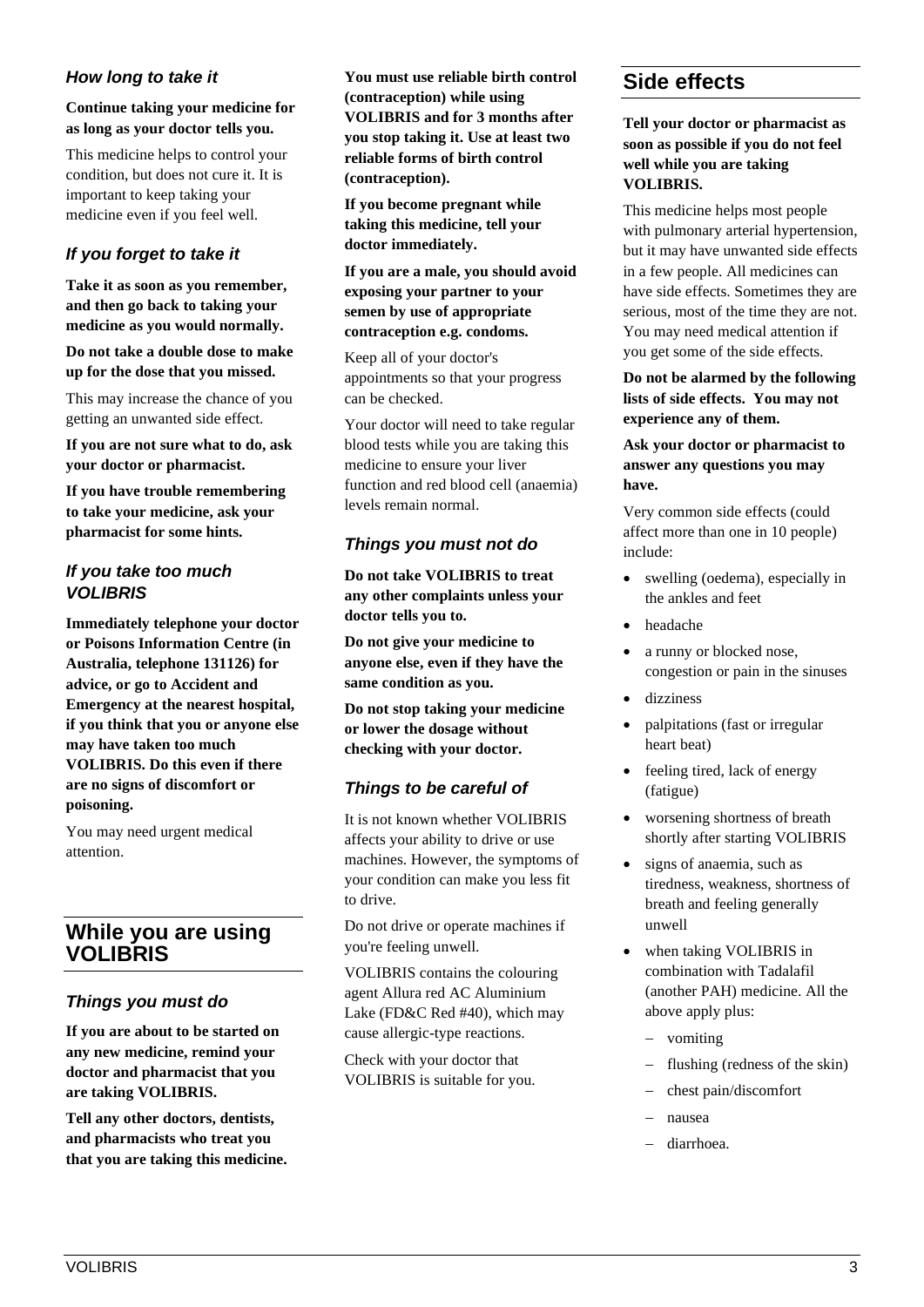Other common side effects (could affect up to one in 10 people) include:

- constipation
- pain in your stomach
- feeling weak
- vomiting
- heart failure
- hypotension
- fainting
- abnormal blood tests for liver function
- runny nose
- chest pain or discomfort
- flushing
- nose bleed
- rash
- tinnitus (ringing or buzzing in the ear) when taking VOLIBRIS in combination with Tadalafil
- allergic reactions: you may notice a rash or itching or swelling (usually of the face, lips or throat), which may cause difficulty in breathing or swallowing
- visual disturbance (blurred vision or changes in your ability to see clearly).

Uncommon side effects include:

- signs that your liver may not be working as it normally should include:
	- − loss of appetite
	- sick (nausea)
	- − vomiting
	- − fever
	- unusual tiredness
	- pain in the stomach (abdominal pain)
	- − yellow colouring of your skin or the whites of your eyes (jaundice)
	- − your urine turns dark in colour
	- itching of the skin
- abnormal liver function which may show up in your blood tests
- sudden hearing loss, in combination with Tadalafil.

If you notice any of these signs, tell your doctor immediately.

#### **Tell your doctor or pharmacist if you notice anything that is making you feel unwell.**

Other side effects not listed above may also occur in some people.

# **After using VOLIBRIS**

#### *Storage*

**Keep your tablets in the pack until it is time to take them.**

If you take the tablets out of the pack they may not keep well.

**Keep your tablets in a cool dry place where the temperature stays below 30°C.**

**Do not store VOLIBRIS or any other medicine in the bathroom or near a sink. Do not leave it on a window sill or in the car.**

Heat and dampness can destroy some medicines.

#### **Keep it where children cannot reach it.**

A locked cupboard at least one-anda-half metres above the ground is a good place to store medicines.

## *Disposal*

**If your doctor tells you to stop taking this medicine or the expiry date has passed, ask your pharmacist what to do with any medicine that is left over.**

# **Product description**

## *What VOLIBRIS looks like*

VOLIBRIS is presented in packs of 30 tablets.

VOLIBRIS is available in two strengths - 5 mg and 10 mg.

The 5 mg tablet is a pale pink, square convex tablet engraved with 'GS' on one face and 'K2C' on the other.

The 10 mg tablet is a deep pink, oval convex tablet engraved with 'GS' on one face and 'KE3' on the other.

## *Ingredients*

VOLIBRIS contains the active ingredient ambrisentan.

VOLIBRIS also contains:

- Microcrystalline cellulose,
- Lactose monohydrate,
- Croscarmellose sodium,
- Magnesium stearate,
- Polyvinyl alcohol,
- Purified talc.
- Titanium dioxide,
- Macrogol 3350 (PEG 3350),
- Lecithin (Soya) USNF (E322),
- Allura Red AC Aluminium Lake (FD&C Red #40). See Section 'While you are using VOLIBRIS' for further information about this ingredient.

# **Distributor**

VOLIBRIS is supplied in Australia by:

GlaxoSmithKline Australia Pty Ltd

Level 4, 436 Johnston Street

Abbotsford, Victoria, 3067

Australia

## *Where to go for further information:*

This leaflet was prepared on 01 December 2020.

The information provided applies only to VOLIBRIS.